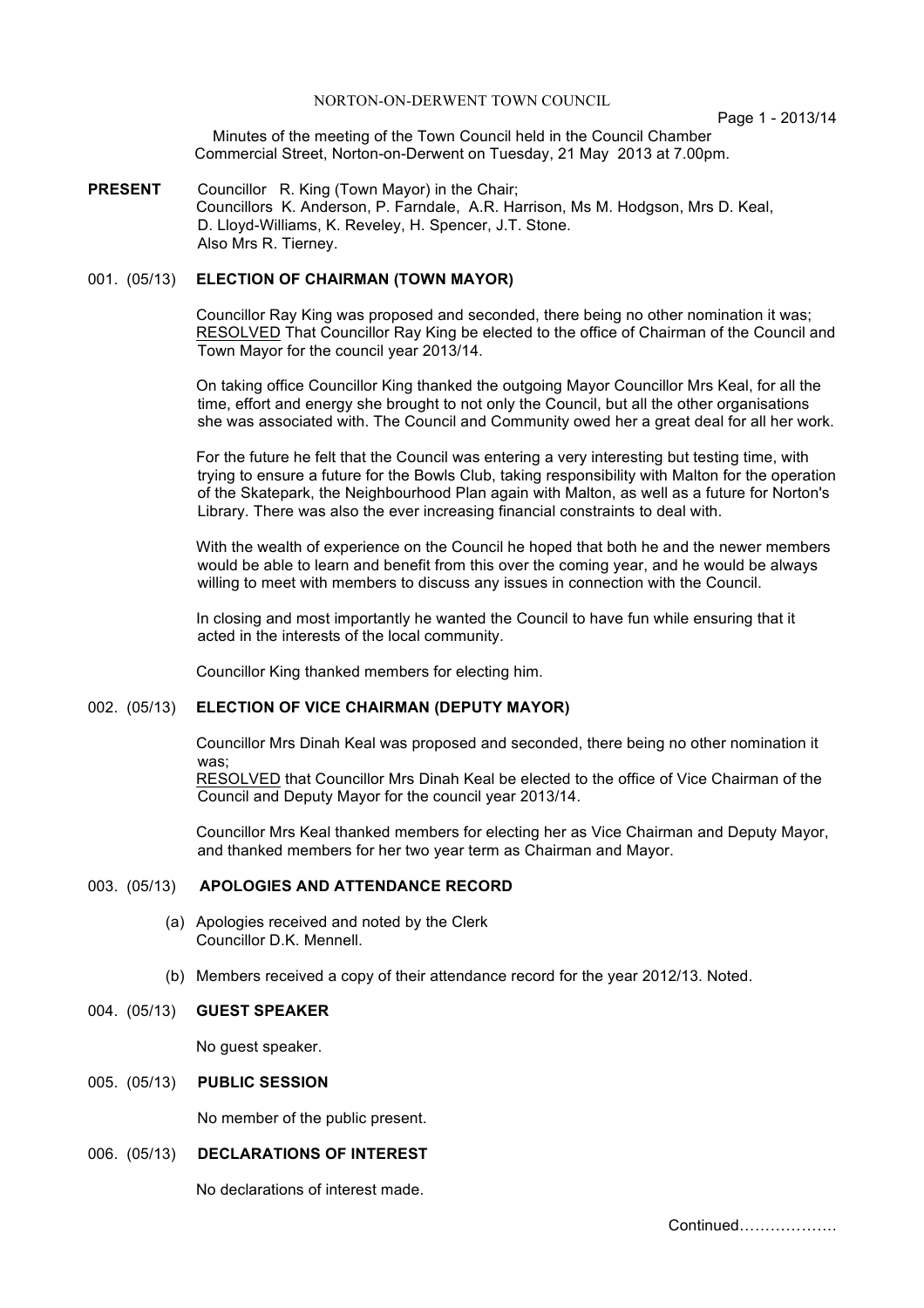### 007. (05/13) **REPRESENTATION ON OTHER ORGANISATIONS**

RESOLVED that the following members be appointed to serve as the Council's representatives on the organisations listed below, for the year 2013/14.

| Derwent Riverside Project                                      | H. Spencer            |
|----------------------------------------------------------------|-----------------------|
| Malton & Norton Community Police Committee                     | K. Anderson & Mayor   |
| Malton & Norton Dispensary Fund                                | D.K. Mennell          |
| Malton & Norton Area Partnership Executive                     | D. Lloyd-Williams     |
| Malton & Norton Area Partnership                               | K. Reveley            |
| <b>Malton Museum Foundation</b>                                | J. Stone              |
| <b>Malton School Endowment Governors</b>                       | H. Spencer            |
| Milton Rooms Management Committee                              | Mrs D. Keal           |
| Norton Youth Brass Trustee                                     | Mrs D. Keal           |
| Ryedale Cameras in Action                                      | D.K. Mennell & Mayor  |
| <b>Ryedale Five Towns Meetings</b>                             | Ms M. Hodgson & Mayor |
| Yorkshire Local Councils Associations. Ryedale Br. P. Farndale |                       |

Remaining organisations representatives to be appointed at the next meeting of the Council.

## 008. (05/13) **CONFIRMATION OF MINUTES**

- (a) RESOLVED that the Minutes of the Town Council meeting held on Monday, 15 April 2013 (Minutes 195 to 211 inclusive) be confirmed and signed by the Chairman.
- (b) RESOLVED that the Minutes of the Extraordinary Town Council meeting held on Tuesday, 7 May 2013 (Minutes 212 to 215 inclusive) be confirmed and signed by the Chairman.

### 009. (05/13) **CLERK'S REPORT**

(a) Yorkshire Coastliner Services

To report that Yorkshire Coastliner Services and North Yorkshire County Council had resolved the issue of some sections of the routes between Malton and Scarborough and Malton and Whitby, being run on the Summer 2013 timetable as unregistered express. Yorkshire Coastliner had agreed to reinstate the full Summer service on both routes. The Summer timetable was due to commence on Saturday 25 May 2013. Noted.

(b) Promoting Ryedale's Market Towns

Ryedale District Council had extended an invitation to a representative of the Council to attend a meeting due to be held in Pickering on Wednesday 5 June at 5.30pm, venue to be decided. At which business representatives from the five towns were invited to discuss with the District Council how collectively to promote the towns to both residents and visitors.

As both the Mayor as a business owner, and Councillor Lloyd-Williams as Chairman of the Area Partnership would be attending it was agreed that they would report back to Council.

- (c) Community Investment Fund Community Budget To report that the application for grant funding for the Riverside Enhancement had been successful and that the grant in the sum of £8,912 had been awarded.
- (d) Skatepark

To report that the Skatepark Users Group with assistance from P.C. Coning and the County Youth Services would like to organise a 24 hour sponsored 'skateathon' in aid of the Skatepark, to be held in August. They would like to ask permission from both Councils.

Members had no objections to the idea, as details needed to be worked out and insurance looked at this item to be placed on the agenda for the next meeting.

(e) Temporary Road Closure

To report that part of Sutton Street was to be closed for eight weeks between 1 July 2013 and 27 September 2013. The reason for the closure was to protect the workforce during the installation of a new drainage system. Noted.

Continued……………….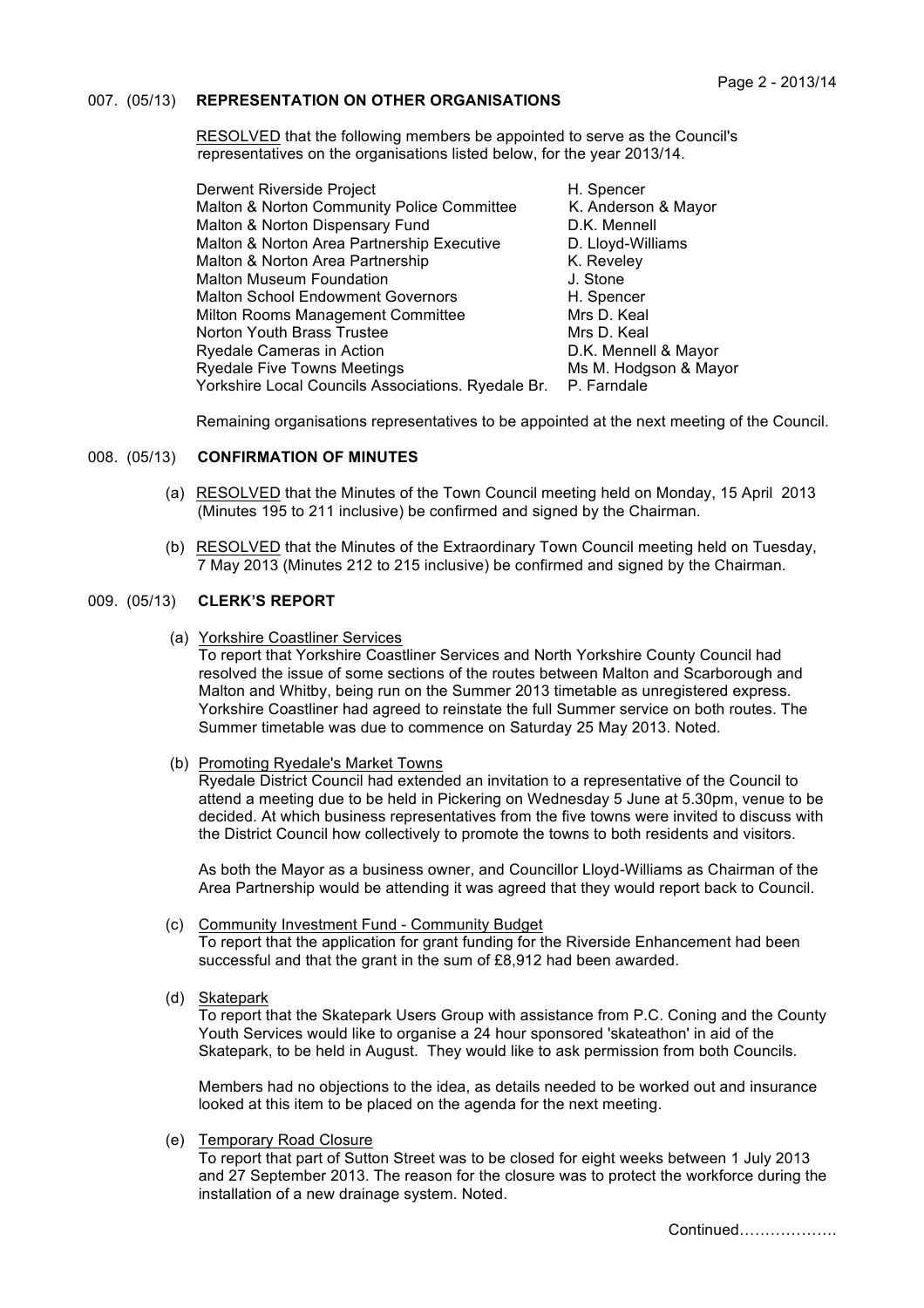### 010. (05/13) **TOWN MAYOR/CHAIRMANS REPORT**

The outgoing Mayor Councillor Mrs Keal gave the following report.

- (a) Malton & Norton's Got Talent The Mayor reported on her attendance at the Malton & Norton's Got Talent event held at the Milton Rooms on Friday 26 April 2013. Noted.
- (b) Ryedale district Council Chairman's Civic Service. The Mayor reported on her attendance at the Chairman of Ryedale, Councillor Hope's Civic Service. Noted.
- (c) Highway Issues

The Mayor reported that a walkabout town with Mr Richard Marr the County Highways Manager, and the Clerk, had taken place. All the main locations had been covered including Commercial Street, with the problem of parking on the grass verge as well as the drainage issues. Church Street which was at the top of the County list for re-surfacing, signs on the island in Church Street in need of attention. Junction of Welham Road and Springfield Garth where the ponding issue appeared to be permanent. Potholing at various locations were noted by Mr Marr.

A report covering all the issues raised was expected but had not arrived to date.Noted.

# 011. (05/13) **FINANCIAL MATTERS**

- (a) Accounts paid and for payment The Clerk reported that accounts nos. 017 to 030 inclusive, amounting to £5722.60, had been paid since the last meeting of the Council. RESOLVED that account nos. 031 to 036 inclusive, amounting to £1390.12 be paid. Cheques were drawn and signed accordingly.
- (b) Financial report The Clerk's financial report for the period 01.04.13 to 30.04.13 was received.
- (c) Budgetary monitoring The Clerk's report for the period ending 30 April 2013 was received.
- (d) Accounts for the year ending 31 March 2013 and Annual Return to the External Auditor The Clerk had circulated copies of the Income and Expenditure Account and Balance Sheet for the financial year ending 31 March 2013, along with a copy of the Annual Return completed as far as was appropriate prior to approval of the accounts by the Council. RESOLVED that:
	- (i) The accounts for the financial year ending 31 March 2013 be approved and that The Statement of Accounts of the Annual Return to the External Auditor be duly signed by the Clerk in her capacity as Responsible Financial Officer and Councillor King in his capacity as Chairman of the meeting;
	- (ii) The Annual Governance Statement in section 2 of the Annual Return be approved and signed by the Chairman of the meeting and the Clerk;
	- (iii) The completion of section 4 of the Annual Return Annual Internal Audit Report be noted;
	- (iv) The Annual Return be submitted to the External Auditor.

# 012. (05/13) **PLANNING MATTERS**

- (a) Planning applications referred to the Town Council by Ryedale District Council, for comment and/or recommendation were dealt with as follows: -
- 13/00498/HOUSE Erection of two storey extension to the side and demolition of existing extension. 6 Parliament Avenue, Norton. For Mr Simon Wall. RESOLVED Recommend Approval.

Continued……………….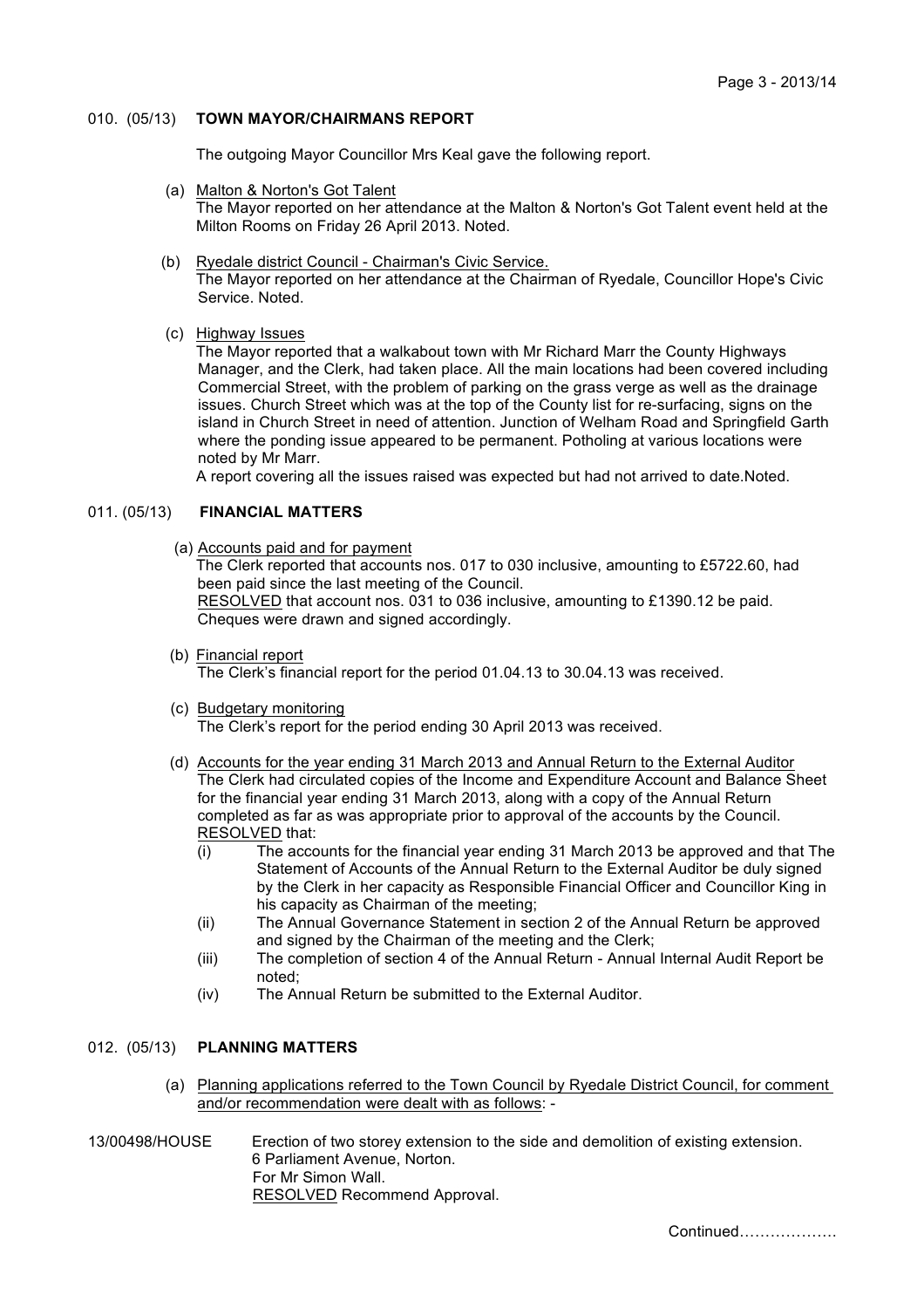### 012. (05/13) **PLANNING MATTERS** (continued)

13/00528/FUL Erection of an above ground plant enclosure mounted on a concrete plinth within a fenced compound to serve below ground sewage pumping station. St Peter's Church, Langton Road, Norton. For Yorkshire Water Services (Ms Sarah Vautrey) RESOLVED Recommend Approval.

(b) Planning decisions notified by Ryedale District Council:

## Approved

- 13/00213/HOUSE Erection of two storey side extension replacing existing garage. 42 Hambleton Road, Norton.
- 13/00264/HOUSE Erection of single storey extension to existing garage to form attached triple garage. Highfield House, Beverley Road, Norton.
- 13/00361/FUL Replacement of front entrance doors and 2no. Side escape doors to enable wheelchair access and installation of 1no. Velux smoke ventilation system to front roof pitch, together with the installation of timber boarding to a ground floor side window to incorporate 2no. Extraction vents. Buckrose House, 1 Commercial Street, Norton.

### Withdrawn Application

13/00274/FUL Erection of a two storey extension to provide additional bedroom accommodation and change of use of detached 2no. Bedroom annex to staff accommodation. Spring Cottage, Bazley's Lane, Norton.

### Certificate of Lawful Use of Development

13/00070/CLEUD Certificate of Lawfulness in respect of the use of Granary Cottage as a single dwelling house (use class C3) for more than four years before the date of this application and that the use began more than 10 years before the date of this application. Granary Cottage Beverley Road Norton.

### 013. (05/13) **CORRESPONDENCE**

- (a) Ryedale Safer Neighbourhoods Team monthly crime statistics for Southern Ryedale, April 2013. For information. Noted.
- (b) Whitby Town Council Malton to Pickering Rail Link, request to address the members of the Council. Members considered the request and it was agreed that the Clerk contact Malton Town Council, as it seemed sensible that both Councils should be addressed at the same time.
- (c) Ryedale District Council acknowledgement of the nomination of Ryedale Indoor Bowls Club, as an Asset of Community Value. Nomination forms were currently being checked for validity. Would contact the Council again when checks were complete. For information. Noted.
- (d) Yorkshire Local Councils Associations Newsletter 'White Rose Update'. The Mayor asked if the Clerk would make enquiries with regard to a 'Health Check'. The Clerk Agreed to do so. Noted.

# 014. (05/13) **REPORTS OF REPRESENTATIVES ON OTHER ORGANISATIONS**

No reports presented.